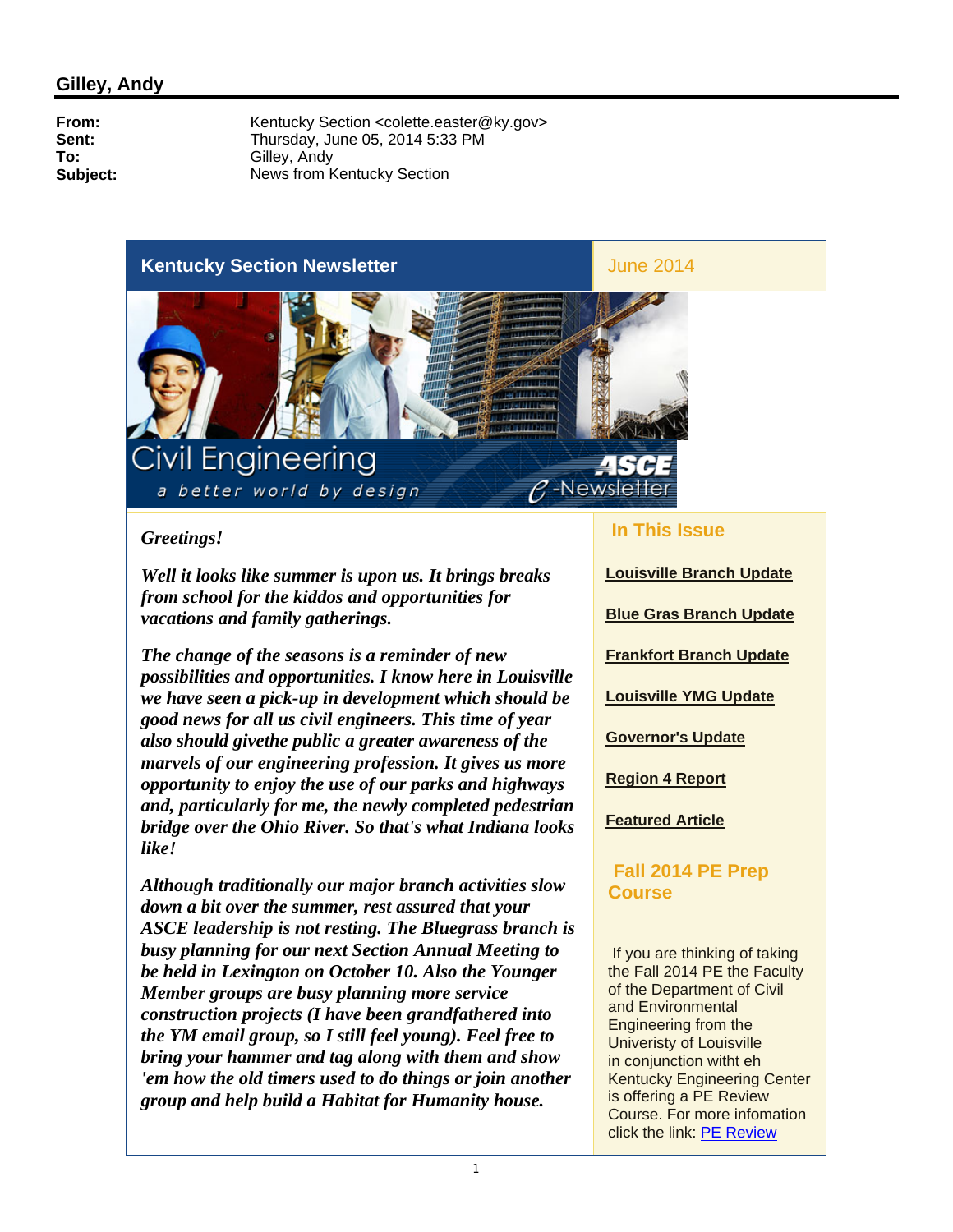*What a great way to enjoy the outdoors.*

*I wish all of you a safe and enjoyable summer however you spend it.*

*Chris J. Keil*

*ASCE Kentucky Secion President*

# **Louiville Branch**

**The Louisville Branch finished the 2013-2014 year on a high note with a joint meeting with KSPE. Nearly 120 people attended to hear Congressman John Yarmuth speak. Next year's officers were nominated:**

**Kent Ballard - President Shanaka Ewing - Vice President Sean Craig - Treasurer Eric Walls - Secretary Ryan Tinsley - Welcoming Chair**

**In March, speakers from Louisville Public Works discussed the numerous traffic improvements that are being planned and implemented in the City. In April, the University of Louisville Student Chapter presented on their groups significant accomplishments in the past year.** 



**The Louisville Branch will be going into** 

**our summer break and we will resume meetings again in September. Keep an eye out on your email for Younger Member events and notices for when our first regular Branch meeting will be.** 

**On behalf of all the officers, thanks for another great year and have a safe and enjoyable summer!**

**Paul G. Maron, P.E. Strand Associates, Inc. 502-583-7020**



## **Blue Grass Branch**

**The Blue Grass Branch has been very active during the** 

**Course**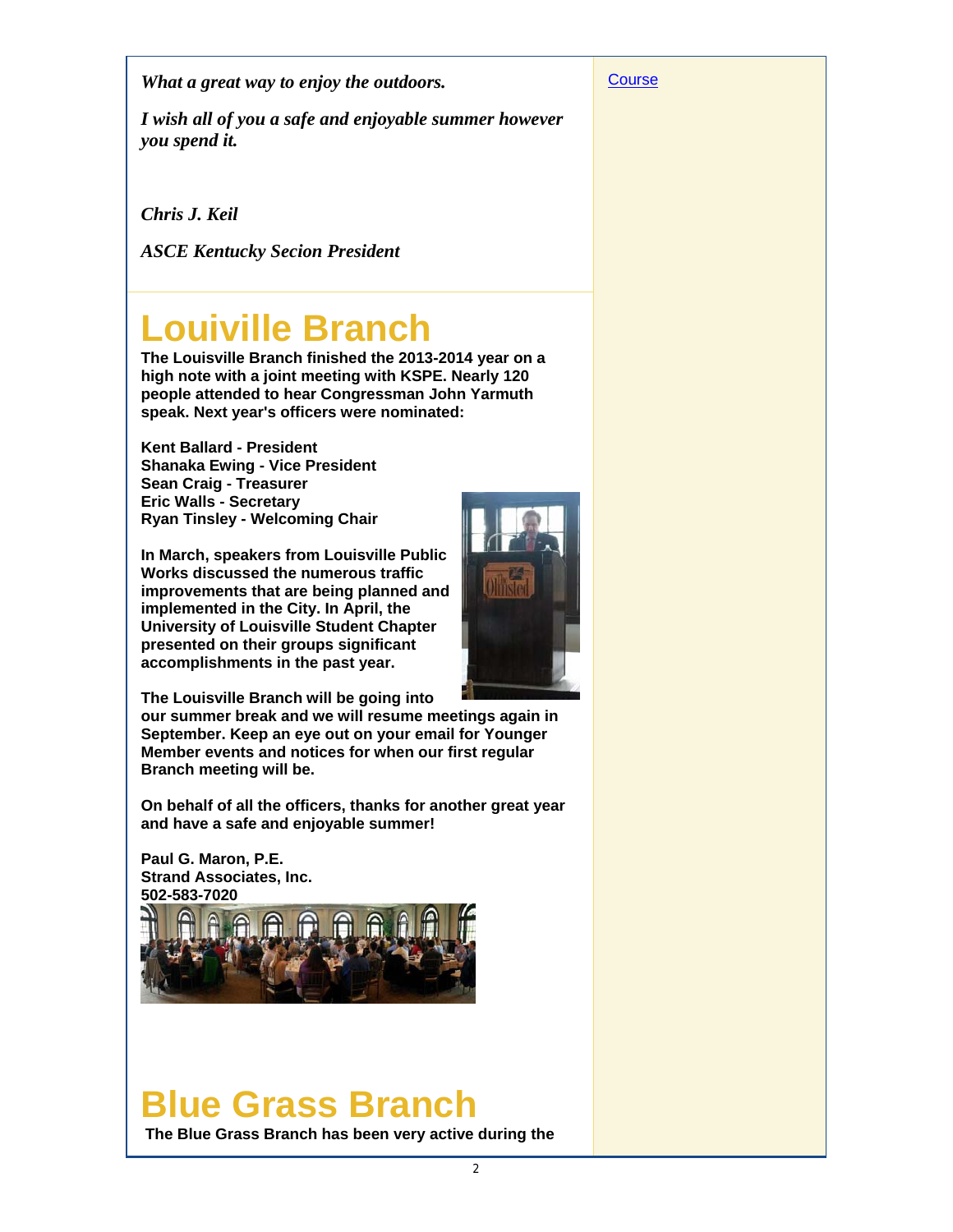**first quarter of 2014. On Friday night, February 7, the Blue Grass Branch teamed up with the local chapter of KSPE to host a banquet to honor local professional engineers who gained their license over the past year and to honor any local ASCE members who became Life Members over the past year. The banquet was held at the Red Mile in** 

**Lexington and was a fun night for all in attendance.** 

**During E-Week in February, our Branch had several volunteers who visited local elementary, middle, and high schools to discuss the engineering profession and to conduct fun learning activities which taught some engineering principles** 



**to the students. Our Younger Member Group coordinated the Branch's participation in the Engineering Day activities held at the University of Kentucky. This is an event that the University of Kentucky organizes to promote engineering and provide information to middle and high school age students and their parents. We reserved a classroom and set up tables displaying information about ASCE and the Civil Engineering profession. We also had tables set up for hands-on activities for the students to participate in and to learn more about civil engineering. To wrap up our activities in February, we held a joint meeting with the University of Kentucky Student Chapter of ASCE. For this meeting, our Branch organized a panel discussion and mini career fair for the civil engineering students. The meeting was well attended and was very informative for the engineering students.** 

**At our Branch meeting on March 21, a presentation was given on the recently completed Kentucky American Water distribution and pump/storage project in Owen County, Kentucky. The presentation was given by Zach Dukes, Project Manager with Kentucky American Water and Ryan Tinsley and Andrew Esarey who are engineers with the design consultant, Strand Associates, Inc.**

**Jason M. Hurt, PE Midwest Engineering, Inc. jmh10060@gmail.com**

## Frankfort Branch

**Do you live or work in Frankfort? The Frankfort Branch is looking for new officers. If you are interested in** 

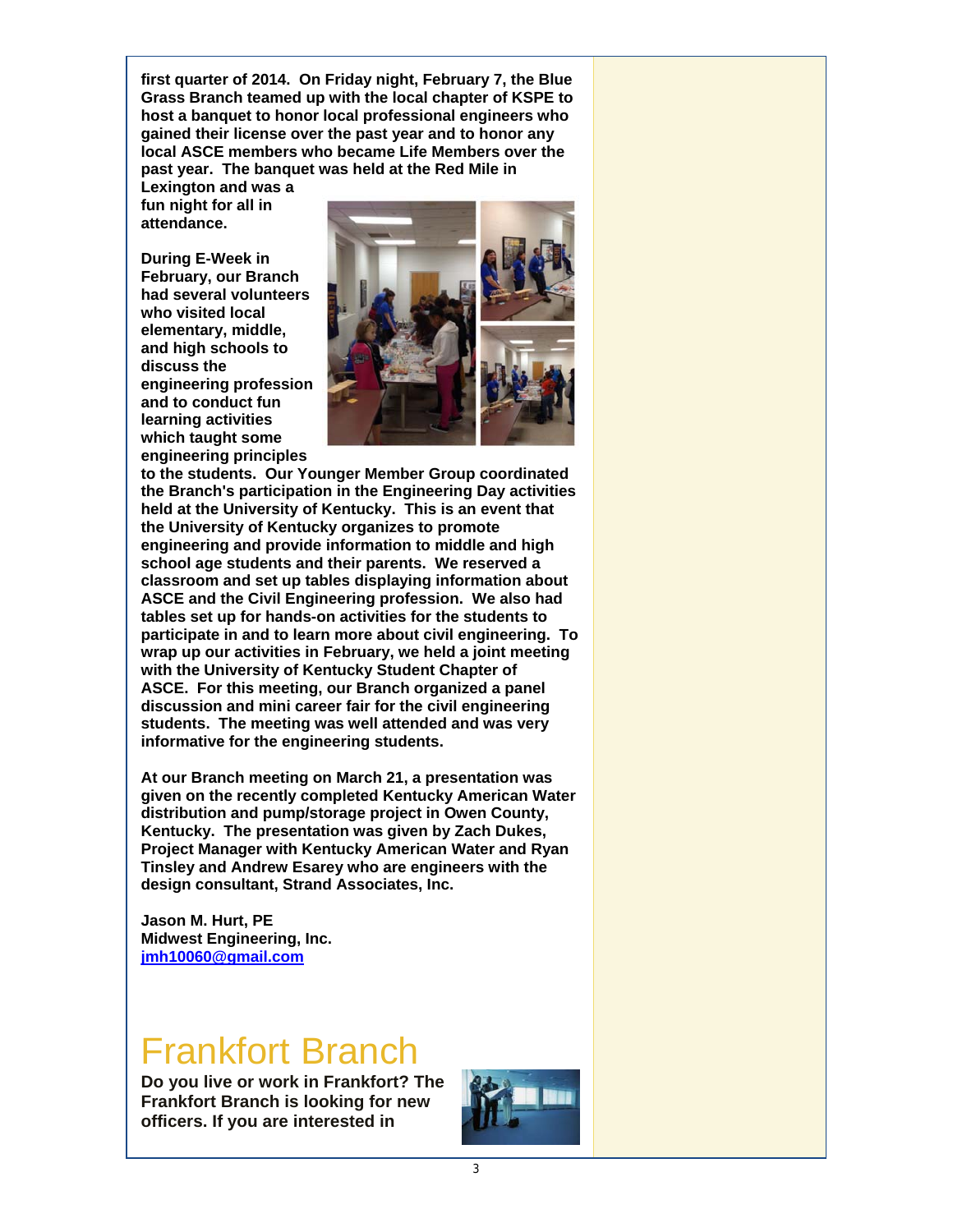**helping in revitalizing the Frankfort Branch please contact Colette Easter at colette.easter@ky.gov**

# **Louisville Branch Younger Member Group**

**The Louisville Branch Younger Member Group (YMG) is planning to construct a wheelchair ramp for Repair Affair 2014. Repair Affair is an annual event sponsored by the New Directions Housing Corporation that focuses on making homes safer, more energy efficient, and accessible. Our YMG has already selected a recipient house, designed our ramp, and acquired the necessary permits. We plan to schedule our volunteer date(s) sometime in July or August.**

**Our group will also be holding officer elections at our August lunch meeting (date TBD). Officers will be elected to serve a two year term, commencing at the Louisville Branch Meeting in September. Open positions include President, Vice President, Secretary, and Treasurer.**

**If interested in being a Repair Affair volunteer or stepping up your involvement as an officer candidate, please contact Ryan Tinsley at ryan.tinsley@strand.com for more information.**

## **Governor's Update**

**Jon Keeling, PE, M.ASCE**

**Hello to my fellow Kentucky ASCE members! I wanted to provide everyone with a quick update on various ASCE Region 4 activities over the past quarter.**

**The Spring Region 4 Assembly of Delegates and Governors meeting was held in Mt. Juliet, Tennessee the weekend of April 11th; unfortunately I could not attend due to work conflicts, but Kentucky did have representation (thanks to Ted Niemann). The D.V. Terrell Award competition was held during the meeting, where three participants addressed the topic "***In the built environment, there has been and will continue to be ongoing development in areas that are prone to natural disasters....Despite the risks associated with building in such areas, demand for public and*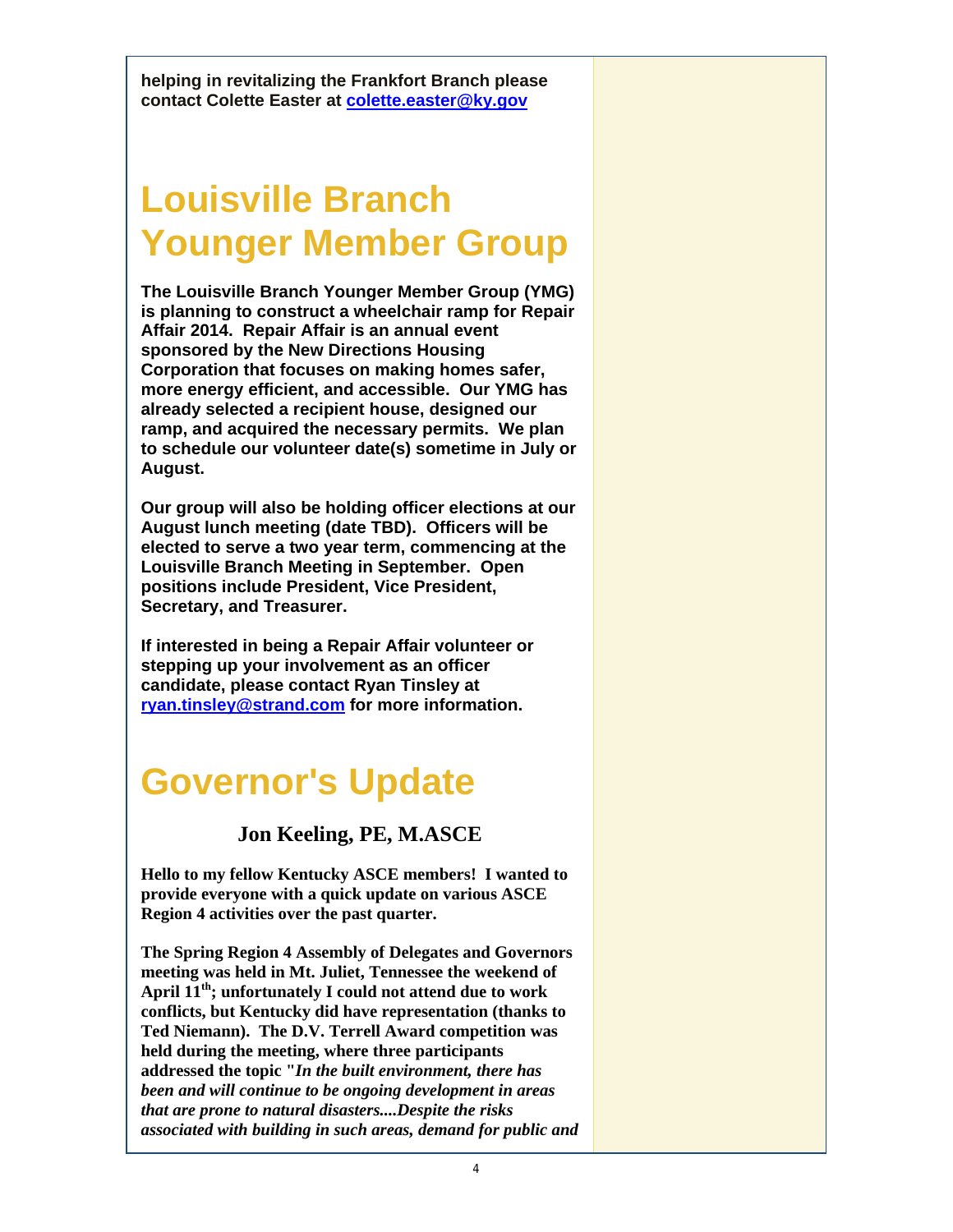*private development in them continues to grow. As stewards of the built environment, what responsibility do civil engineers have in this continued growth?***" Congratulations to Brad Ewart (Indiana Section) on winning this year's award. Be on the lookout for next year's award announcement, which will be coming out this fall - and let's encourage our younger members in Kentucky to consider submitting.**

**Other ASCE activities at the region level have also included participation in the annual Legislative "fly-in" in Washington, DC, participation in the ASCE budgeting process for the next fiscal year, and planning for the next Region 4 Assembly of Delegates meeting, to be held in Newport News, Virginia September 19-20, 2014. Our region director, David Peterson, recently provided a report on various activities that may be of interest to members please see his report in the newsletter. As treasurer to Region 4, I spent the early part of this year reviewing and preparing our financial books for a regional audit. I'm happy to report that no concerns were noted in the audit! I also continue to serve on the Raise The Bar Committee (RTB), and am looking for some other interested members in learning more about the issues surrounding RTB. Please contact me if you want to learn more - there is an upcoming training/information session hosted by ASCE in Stowe,**  Vermont the weekend of July 11<sup>th</sup>. Please feel free to **contact me about any issues concerning ASCE at the local or state level. My contact information is phone: (859) 940- 2854 (cell); email: jon.keeling@stantec.com. Enjoy your Summer!!**

## **Region 4 Report**

### **David B. Peterson, PE**

**The ASCE Board of Direction (BOD) met in Arlington, VA on March 21 & 22, 2014. The BOD received a status report on the society's web redesign project. The new website will launch in phases later this year. After a lengthy debate the BOD defeated the creation of a new 501(c)(6) organization , as requested by the LA Section. The Raise the Bar and Sustainability Strategic Initiatives Committees and the Committee on Advancing the Profession (CAP) all engaged in strategic dialogue with the BOD. The IMAX movie,** *DREAM BIG!***, now has pledges of \$11m and may be completed by E-Week 2016.** 

**Congratulations to the following award recipients in**